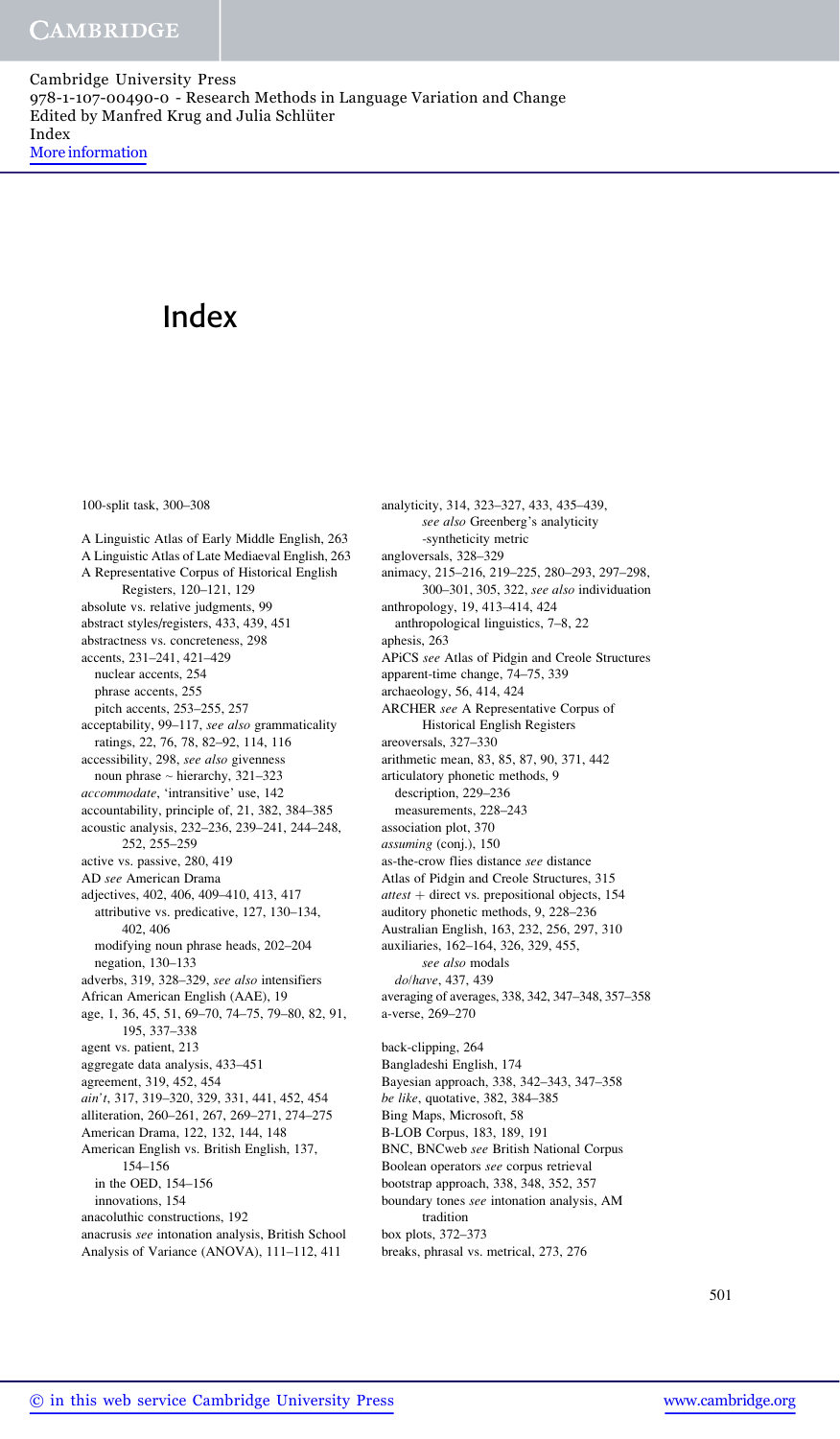British National Corpus, 148–151, 160, 162, 166, 182, 196, 199–210, 218, 221, 226, 296, 435, 437–439 Brown Corpus, 155, 169, 182–194, 363 but, sentence-final, 82, 88, 90 b-verse, 269–271 by-agent see passive cardinal vowels, 231 CEEC see Corpus of Early English Correspondence cellular automata, 61 Chadwyck-Healey collections see AD, EAF, EEPF, ECF, EPD, LION, NCF change see diachronic variation and chi-square test, 368–369 Chomskyan linguistics, 2–3, 451 CLAWS, 196, 199–200, see also corpora, tag-sets cleft constructions, 395–396, see also topicalization, it-cleft constructions, wh-cleft constructions clipping see back-clipping clique analysis, 43 clitic groups, 265–266, 276 cluster analysis see hierarchical agglomerative cluster analysis COBUILD see Collins Birmingham University International Database COCA see Corpus of Contemporary American English code-switching, 30 cognates, 423 cognitive linguistics, 7–8, 182, 362 cognitive variables, 45, 47 Collins Birmingham University International Database, 166 community of practice (CofP), 44, 46–49, 51, 332 complementation, 189–190, 210, 319, 452, 455 complement clauses, 406–407 complexity principle, 139–141, 157 compounds, 139, 265, 268–269, 276, 324, see also syntheticity stress, 265 computer mapping see dialect maps concordancing software see corpus retrieval concrete styles/registers, 451 concreteness vs. abstractness, 298 conditional clauses, 415 conditional inference trees, 399 confidence intervals, 224, 343, 350–351 conjunctions, 144, 150, 154, 192, 203, 436 coordinating, 202–203 subordinating, 138, 144 consonants, 228–229, 237–242, 423, 425, 428–429, see also /d/, /h/, /r/, /t/ articulatory features, 241–242 cluster simplification, 390, 392 gemination, 261 nasality, 423 shortening, 261 weakening, 261 constituent order, 110, 213, 280, 319, 327, 455, see also SVC order, word order constraints see factors, variables constraint ranking, 388, 390–398 contact linguistics, 313 contact varieties, 69, 82, see also L1, L2 content-focused styles/registers, 404, 414–417 context, 181, 184, 187, 194, 215, 219–224, 382, 384–389, 393–400 phonological, 21, 392 Continuous Lexical Decision (CLD) task, 306, 311 contractions, 92, 149, 173, 266, 406, 410, 433 isn't it, 149 co-occurrence patterns, 402–403, 407, 409, 419–420 Corel Quattro, 58 corpora, see also corpus retrieval annotation, 195–196 contemporary, 7 corpus linguistics, 9–10, 158, 177, 182, 193, 213–214, 224 customized grammatical tagger, 406–407 historical/diachronic, 7, 10, 119, 138, 276 meta-information, 161, 175–177, 195, 219, 226 parsing, 120–121, 134, 280 part-of-speech (POS) tagging, 120–121, 133–134, 174, 195–196, 199, 208–209, 211, 225, 406–407, 437 qualitative vs. quantitative analysis, 2, 4–5, 181, 212, 313 reference corpora, 119–121, 123, 126, 158–159, 163, 176–177, 183 representativeness, 177, 414, see also sampling size, 159, 166, 177 spoken corpora, 190–191 disfluencies, 197 sound-text alignment, 182 transcription of spoken data, 182 stucture, 177 tag-sets, 196, 199–200 Corpus of Contemporary American English, 159 Corpus of Early English Correspondence, 338–340, 343, 347, 360 Corpus of Scottish Correspondence, 339 corpus retrieval, 124–125, 134, 137–139, 174, 177, 195–197, 203–204, 206–208, 212 categorization and coding of hits, 212–226 Key Word In Context (KWIC), 122, 125 orthographic variants, 124 post-editing, 160, 165–167, 170–171, 175, 211 database approach, 218–219, 221, 225–226 in-corpus-tool approach, 218, 226 proximity searches, 124 search syntax, 124–125, 196, 198–199, 205, 211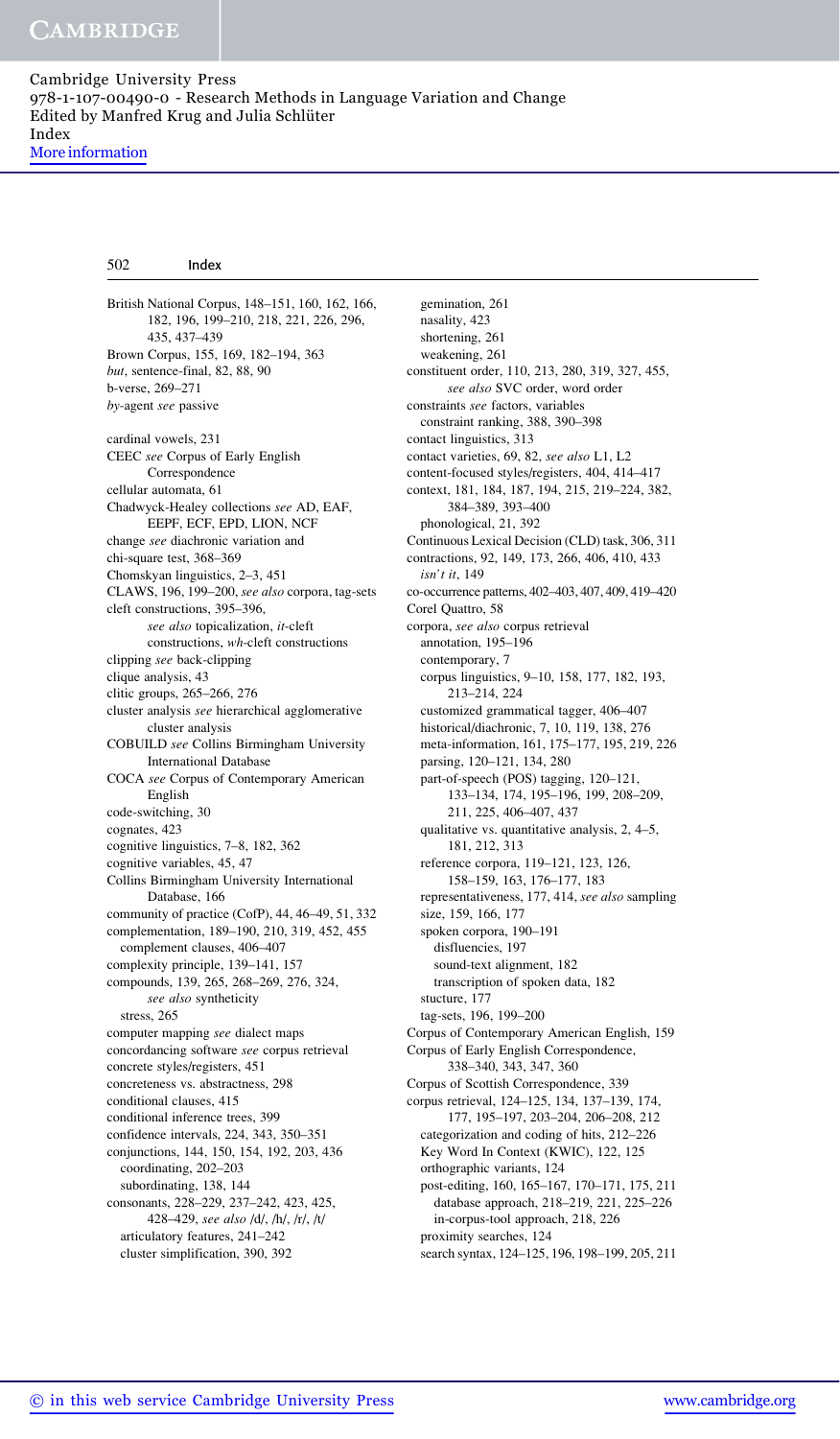More information

tag-based searches, 196, 198, 206, 208 wildcards, 124, 137 correlations, 338, 362, 375–379, 438–439, 445 correlation coefficient, 370, 375, 377, 379, 444–445, 447 co-text, 219 counterbalancing in stimulus design, 108–111 Cramer's V (correlation coeficient), 370–371 creoles, 315, 318, 329–330, 398 CSC see Corpus of Scottish Correspondence /d/, variable, 389–393, 396, 398 data sniffing vs. data testing, 159, 169 data synthesis see aggregate data analysis dative alternation, 292, 295–311, 419 DCPSE see Diachronic Corpus of Present-Day Spoken English declarative clauses, 185 deductive approaches, 4, 214 definiteness, 216, 219, 221–223, 225, 284, 288–289, 298–299, 301, 305, 308 deictic elements, 215 Delaunay Triangulation, 65–66 dendrogram, 448–449 density estimation, 64 dependent variables, 45, 379, 445 derivation see syntheticity descriptive linguistics, 166 desirability effects, 75, 81, 91 determiners, 127, 133, 200, 203, 289, 437, 452 co-occurrence restriction, 289 Diachronic Corpus of Present-Day Spoken English, 183–194 diachronic variation and change, 1–2, 9–12, 36, 51–52, 70, 83, 90, 156, 182, 212, 244, 332, 338, 362, 388, 398–400 apparent-time differences, 74–75, 339 change in genre-specific expectations, 193 in phonology, 9–10, 228–259 real-time differences, 74, 183–184, 188–192, 339 short-term drifts, 451 s-shaped trajectory, 193 tempo of change, 191 diacritics, 231, 240–241 dialect atlases see dialect maps dialect geography, 53–54 dialect maps, 9, 22, 53–68 tools, 56–67 dialectology, 1, 9, 55, 313–318, 331–332 dialectometry, 55, 57, 65–67, 433, 440, 442 dialects, 53–56, 68, 76, 317, 321–322, 324, 328, 394, 397–398, 443, see also geographical variation difficulty, have  $\sim (in) +$  gerund, 150 dimensions of variation, 402–420, 438–439 reduction technique, 435 scores, 403, 410–412, 415 discourse, 181, 187–188, 191, 193–194, 382–383, 385–386, 397, 399–400, 404, 410, 414, 417 context see context markers, 19, 73, 80, 92 organization, 319, 420, 455 discriminant analysis, 64 dispersion, measure of, 374 distance, 57, 63, 66, 68, 421–431, 439–451 as-the-crow-flies, 442, 444–445, 447 Euclidean, 57, 439, 441–444, 446–448 geographic, 57, 439, 442–445 least-cost travel time, 442–445, 451 linguistic, 57, 68, 421, 435, 445 morphosyntactic, 442–445, 447 statistical, 439 distractors in stimulus design, 105, 109 do, pro-verb, 185 do support, 85–87, 382 do the V-ing, 152 don't in the third person singular, 317, 441 double object constructions see dative alternation doublet forms, 262, 272–274 dual pathway program see NeighborNet dwarf, plural form, 143 EAF see Early American Fiction Early American Fiction, 122, 132, 144, 148 Early English Prose Fiction, 122–124, 126–129, 133, 144, 148, 152 ECF see Eighteenth-Century Fiction EEPF see Early English Prose Fiction effects, fixed vs. random see mixed effects models Eighteenth-Century Fiction, 122–123, 127, 129–133, 144, 148, 152, 153 Electromagnetic Mid-sagittal Articulography (EMA), 236–237 electropalatograph, 241 elicitation of data, 278–293 elision, 267–268 emic perspective, 37 empirical cycle, 5, 70 empiricism, 2–5 English Prose Drama, 122–123, 127, 131–133, 144, 148 entrenchment, 105, 117, 144, 147, 165, 273 envelope game, 40–44, 50 Environmental Systems Research Institute, 58, 61 EPD see English Prose Drama ESRIsee Environmental Systems Research Institute estimates and their uncertainties, 341–350 eta-square parameter, 112 ethical considerations, 7, 19–21, 34, 70–71 ethnicity, 33, 69, 74, 80, 125, 338 ethnography, 37–39, 44, 51, 70, 399 ethnolect, 74 etic perspective, 37 Euclidean distance see distance Index 503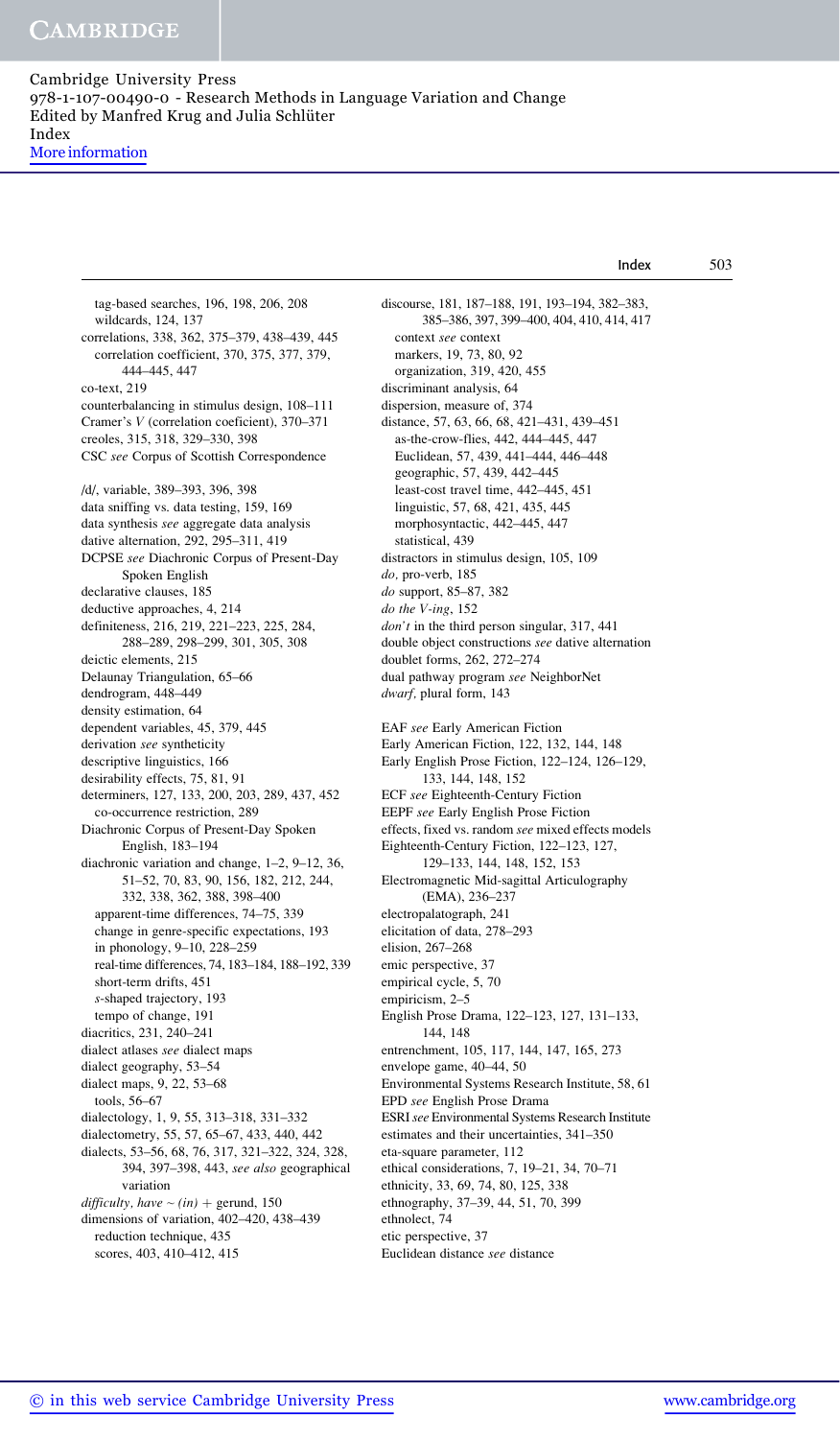eWAVE, 317–320 excess, in  $\sim$  of + measure phrase, 149 existential constructions, 329, 394, 396–398, 406, 436–438, 454 experimenter bias, 301 experiments, 2–3, 6–10, 99–105, 107–111, 301 artificiality of experimental data, 282 psycholinguistic standards, 100, 102, 109 stimulus design, 102, 105, see also stimuli explicitness, 139–142, 149–152, 157 f4 (software program), 21 factors, 1, 278–293, 382–420, see also cognitive variables, linguistic variables, social variables factor analysis, 402–404, 407–409, 415 factor groups, 45–46, 396 factor interaction/correlation, 278–293, 382, 387 factor loadings, 408–410, 417 factor weight, 48, 50, 396, 398 operationalization, 283–284 relative strength, 395–396, 398, 445  $fear, for ~$  that, 151 feet, metrical, 260–261, 267–269, 275 fiction databases see literature databases fieldwork, 17–34, 37–39 fillers in stimulus design, 105, 109–110, 112–116 fixed-character displays, 58–61 F-LOB see Freiburg-LOB Corpus of British English form/function asymmetry, 385–387 formality, 6, 72–74, 117, 149–152, 156, see also style formants, 233–236, 247 formulaic language, 410 FoxBase database program, 58 FRED see Freiburg English Dialect Corpus Freiburg English Dialect Corpus, 313, 440–442 Freiburg school of linguistics, 11 Freiburg-Brown corpus of American English, 155, 183–194 Freiburg-LOB Corpus of British English, 155, 183–194, 216–217, 219–223, 363 frequencies, 337–338, 341–359, 362–363, 367–371, 375–377, 387, 393, 410, 433, 435–445 see under quantitative analysis expected/observed ~, 368–371 normalized ~, 146, 156, 377, 436–437, 441 friend-of-a-friend approach, 25, 70 friendship group, 39–52 fronting see topicalization frontness of vowels, 423 Frown see Freiburg-Brown corpus of American English functionalism, 313 functionalist explanations, 280 integrative  $\sim$ , 313 future, different variants, 386

gatekeepers, 38 gender see sex gender diffusion, 321 generative linguistics, 3, see also theoretical linguistics genitives, 278–293, 437, 439, 451, 453 's-genitive, 209, 278–280, 282–291, 437, 439 in Low German, 292 of-genitive, 278–279, 283–285, 287–291, 439 genre, 121, 123, 128–130, 133–134 geocoding, 56 Geographic Information Systems (GIS), 56–58, 61–68 geographical variation, 1, 9, 167, 191, 429, 431, see also dialects, varieties geography see linguistic geographical, dialect geographical, word geographical geolinguistics see dialectometry gerunds, 140, 146, 150, 152, 165, 187, 339–340, 406 as prepositional complements, 339 modification of  $\sim$ , 340 nominal vs. verbal uses, 340 objects of  $\sim$ , 339 givenness, 215, 279, see also accessibility Google Maps, 58–59, 67, 442 Google searches, 164, 171 got vs. gotten, 153–154 grammatical markers, free vs. bound, 435–436, 439 grammaticality, 104–105, 299, see also acceptability degrees of ~/ungrammaticality, 102, 104, 117 index, 324 judgments of ~, 295–296, 311 grammaticalization, 138, 330, 383, 399 graphic plotter grids, 59–60 graphical computer displays, 61–67 graphical exploration of data, 112 graphical user interface (GUI) see R (software) GRASS GIS, 58 gravity, linguistic, 439, 442–445 Greenberg's analyticity-syntheticity metric, 323–327 groups, 396, 398, see also peer-groups, friendship groups /h/, variable, 127–129, 421, 427 harmonics, 233 HC see Helsinki Corpus of English Texts headless verse lines, 268, 275 hedges, 406, 410 Helsinki Corpus, 120–121, 339 hiatus, 267 hierarchical agglomerative cluster analysis, 448–449

hierarchies, 27, 209, 214–216, 222, 314, 320–323, 328, 396, see also accessibility,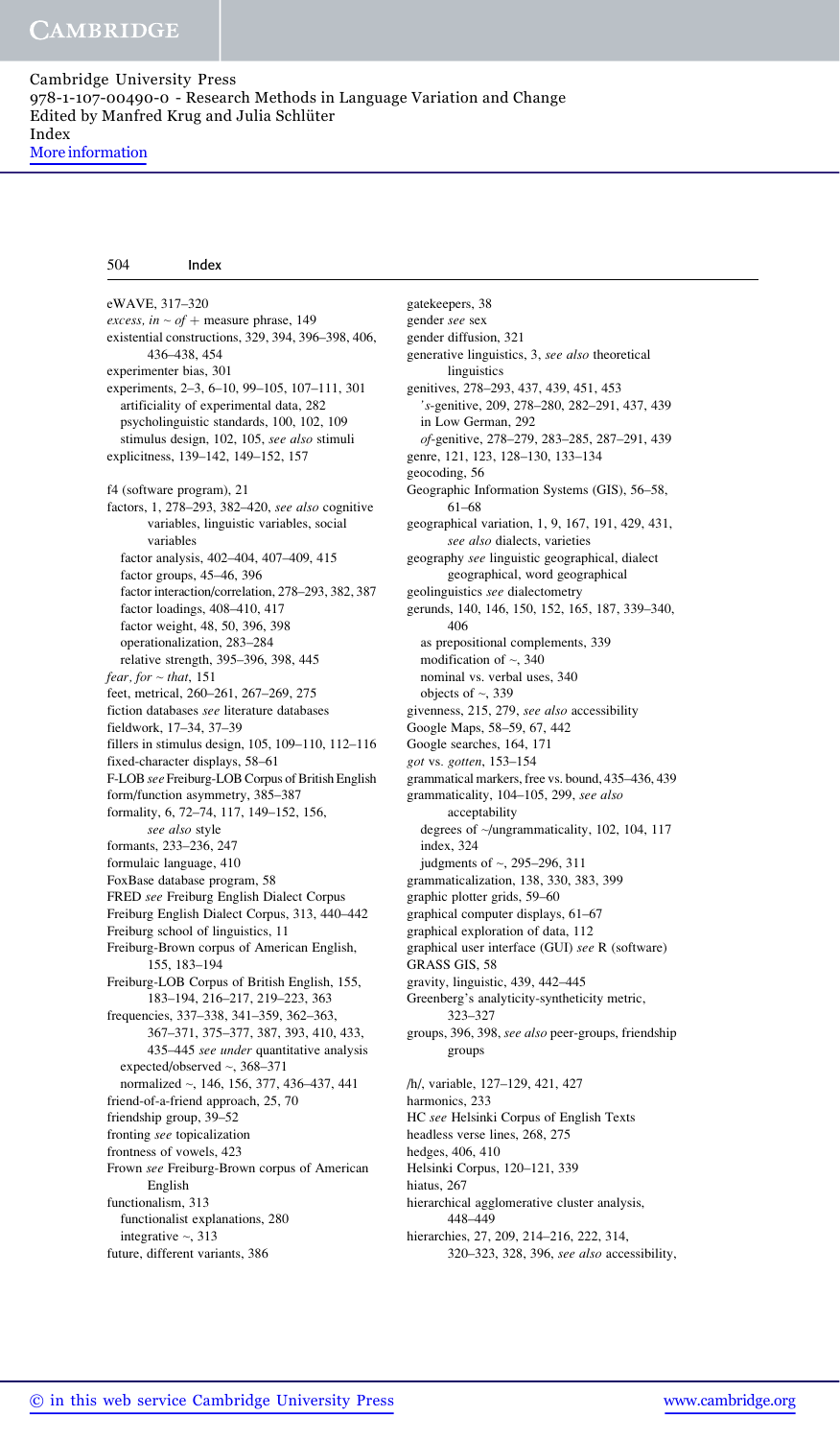Index 505

animacy, definiteness, givenness, individuation, referentiality  $\sim$  in typology, 314, 321–322 ~ of prominence, 214 historical linguistics, 1, 8, 10, 22, 119, 122, 134, 160, 260, 342, 425 homophones, 421 hope(s), in (the)  $(Adj) \sim$ , 146-147, 156 hundredweight, plural form, 143 hypotheses, 394–396 alternative, 362, 375, 378 implicit, 105, 109 null, 362 ICE see International Corpus of English ictus, 260, 268, 270–271 identity markers, 82 idiolects, 51, 74, 137, 140, 153–154, 157, 232 implications, 4, 18–19, 90, 299, 328, 330, 400 biconditional, 328, 330–331 one-way, 328, 330–331 in (the) event governing NPs, gerunds and finite clauses, 146 independent variables, 45, 83, 279, 292, 372, 374, 376, 379, 445 indexical fields, 47 indexical layering, 50 Indian English, 163, 173, 175, 239, 247 individuation, 321–322, see also animacy inductive approaches, 2–4 infinitives, 146, 188–191, 406 infinitival clauses, 152, 185 marked vs. bare/unmarked, 181, 184, 188–194 informants, 19–20, 26–32, 39–44, 57, 59, 63–64, 70–92, 102–105, 108–110, 112–114, 341–358 informational styles/registers, 411, 413–415, 438–439 informed consent, 21, 30, 38, 52, 71 -ing suffix, pronunciation, 382 inner-circle varieties, 158, 162, 176 intensifiers, 195, 197–198, 385–386 interfaces, 58–59, 123–125, 182, 196, 365, 388 phonology-morphology, 260 syntax-intonation, 182 inter-individual variation see idiolects International Corpus of English, 81, 106, 110, 115–117, 158–163, 175, 184, 186–187, 190–191, 196, 288, 290, 296, 326, 441 International Phonetic Alphabet (IPA), 230–232, 234, 238–241 Internet see web interrogative clauses, 105, 117 involving the question  $+$  whether, 151 non-canonical, 85 wh-questions, 406, 410 interval/ratio scales, 76–78, 83, 87–88, 90, 111

interviews, 7–8, 10, 20, 22, 30–33, 69–92, 383 anonymity, 71 constraints, 39, 45, 51, 79 face-to-face, 71–72 metalinguistic, 6–7 modules, 31–32, 79 recording, 7, 17, 19–22, 24, 26–27, 29–30, 33–34 single vs. group, 30 sociolinguistic, 7, 22–33, 69, 71–72 structuredness, degree of, 31, 71–72 intonation, 244–260, 276, 423 analysis, 252, 255 autosegmental-metrical (AM) tradition, 252, 255 British School, 252–255 nucleus, 251–255 phrase, 249, 251–254, 257 introspective methods, 2–3, 22, 99–117 inversions see topicalization involved styles/registers, 438 isochrony of feet/syllables, 248 isoglosses, 53, 67 it-cleft constructions, 210 Janus-agents see passive jargon, 74 join-count algorithm, 65 judgment data see grammaticality juncture see breaks, phrasal vs. metrical Kendall's tau τ, 377 KWIC (Key Word in Context) see corpus retrieval L1 varieties, 318, 324–326, 445–450 acquisition, 362 high-contact L1, 318, 324 traditional/low contact L1, 318 L2 varieties, 81–117 indigenized L2, 318, 445–446, 448, 450 interference from L1, 114 Labov's Harlem study, 26 LAE see Linguistic Atlas of England LAEME see A Linguistic Atlas of Early Middle English LALME see A Linguistic Atlas of Late Mediaeval English LAMSAS see Linguistic Atlas of the Middle and South Atlantic States Lancaster-Oslo/Bergen Corpus, 149, 183–194, 363 LANE see Linguistic Atlas of New England language contact, 7–8, 78, 80, 83, 85, 398–399, see also contact linguistics, L1, L2 laryngograph, 241

layer principle, 61–62

layering, 383

least-cost travel time see distance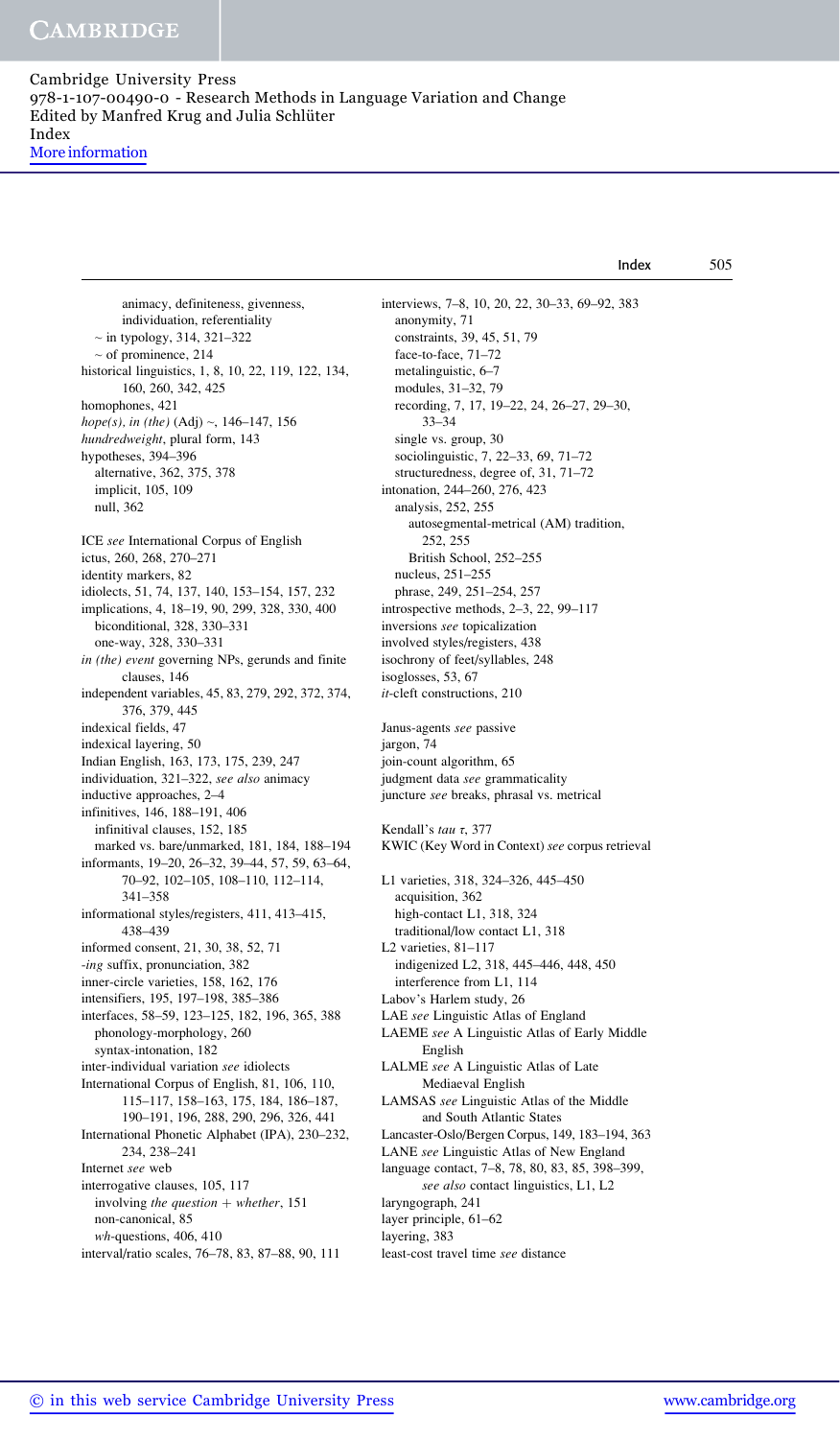More information

| 506 | Index |
|-----|-------|
|     |       |

left-dislocations see topicalization levels of measurement see scales Levenshtein Distance (LD), 65–67, 431 lexical bundles, 410, 417 lexical effects in stimulus design, 107–108 lexical variation, 56, 79–90, 94, 402 lexicography, 158 lexicostatistics, 423 LibreOffice see OpenOffice like as discourse marker, 385 likelihood see probability of a variant likelihood ratio test, 45 lingua franca, 19 Linguistic Atlas of England, 22 Linguistic Atlas of New England, 22 Linguistic Atlas of the Middle or South Atlantic States, 22, 53, 61–67 linguistic geography, 53 linguistic variables, 46–47, 69, 188 link maps, 442–443 LION see Literature Online literate styles/registers, 410–414 literature databases, 119–134, 144, 148, 152, 156–157 Literature Online, 122, 133, 144, 148, 192 LLC see London-Lund Corpus loanwords, 260–263, 268, 276 LOB see Lancaster-Oslo/Bergen Corpus log odds of a variant, 298, 305, 307 log transformation, 441 logistic regression, 281, 292, 297–298, 303, 305, 382, 388, 394–396, 399–400 magnitude estimation, 99–117 manner of articulation, 238 MapInfo GIS software, 58, 64 maps see dialect maps, link maps, vector maps mass data analysis see aggregate data analysis matrix, 367–371 aggregate data, 41–42, 435–437, 442, 447 case-by-case data, 41 feature matrix, 435–436, 441, 446 median, 85–89, 342, 359, 371–374 mediopassives, 138 meta-linguistic statements, 163, 166, 169, 175, 260 metatheses, 423 meter see feet microparametric variation, 314 Microsoft MapPoint, 58 minimal pairs, 269 mixed effects models, 111, 292, 296–297, 302, 305, 388, 399–400 fixed effects, 297, 305–306, 308, 310, 400 random effects, 297, 299, 302–303, 305, 400 mixed linear models see mixed effects models mixed methods research, 4 modals, 162–163, 319, 406, 436, 439–440, 453 double modals, 19, 440, 453

monitoring see interview monofactorial method, 379 morphosyntactic variation, 79–90, 94–97, 313, 318, 439–445 Multi-Dimensional (MD) analysis/scaling, 57, 67, 402–420, 447–450 multidimensional variation, 402–420, 433–434 multifactorial/multivariable methods see multivariate methods multivariate methods, 12, 49, 281, 292, 296, 314, 388  $my/min(e)$  and *h*-initial lexemes, 127–129 nasometer, 236–237 NCF see Nineteenth-Century Fiction negation and analyticity, 436 in a typological perspective, 316–320, 328–332 multiple see negative concord of attributive adjectives, 127, 130–132 of sentential complements, 140 negative concord, 316–317, 319, 328–329, 452, 454 NeighborNet, 424–431 Neighbour Joining algorithm see NeighborNet Neogrammarian approach, 53 neologisms, 160 network see social network analysis, NeighborNet networks see social networks neurolinguistics, 7–8 neutralization, semantic, 386 never as a negator in past tense contexts, 317, 319, 329, 452, 454 Newdigate Newsletters, 339 Nineteenth-Century Fiction, 122–123, 127, 129–133, 144, 147–148, 152 nominal scales, 77 nominalizations, 402, 406, 408, 410 normalization, 234, 251, 407 Northern Cities Shift, 235 noun phrases, 196–200, 205, 209–210, 216, 223, 267, 271, 309–311, 339 modification, 196, 200, 202–206, 209, 285, 289, 291 nouns, see also noun phrases count vs. mass, 321–322, 328, 331 objectivity, 2–3, 37–38, 361 observer's paradox, 5, 18, 20, 26, 52 Occam's razor, 362 OED see Oxford English Dictionary OpenOffice, 58, 364–365 operators see corpus retrieval optimality theory, 399 optionality, 383 oral styles/registers, 407, 410, 412, 414, 436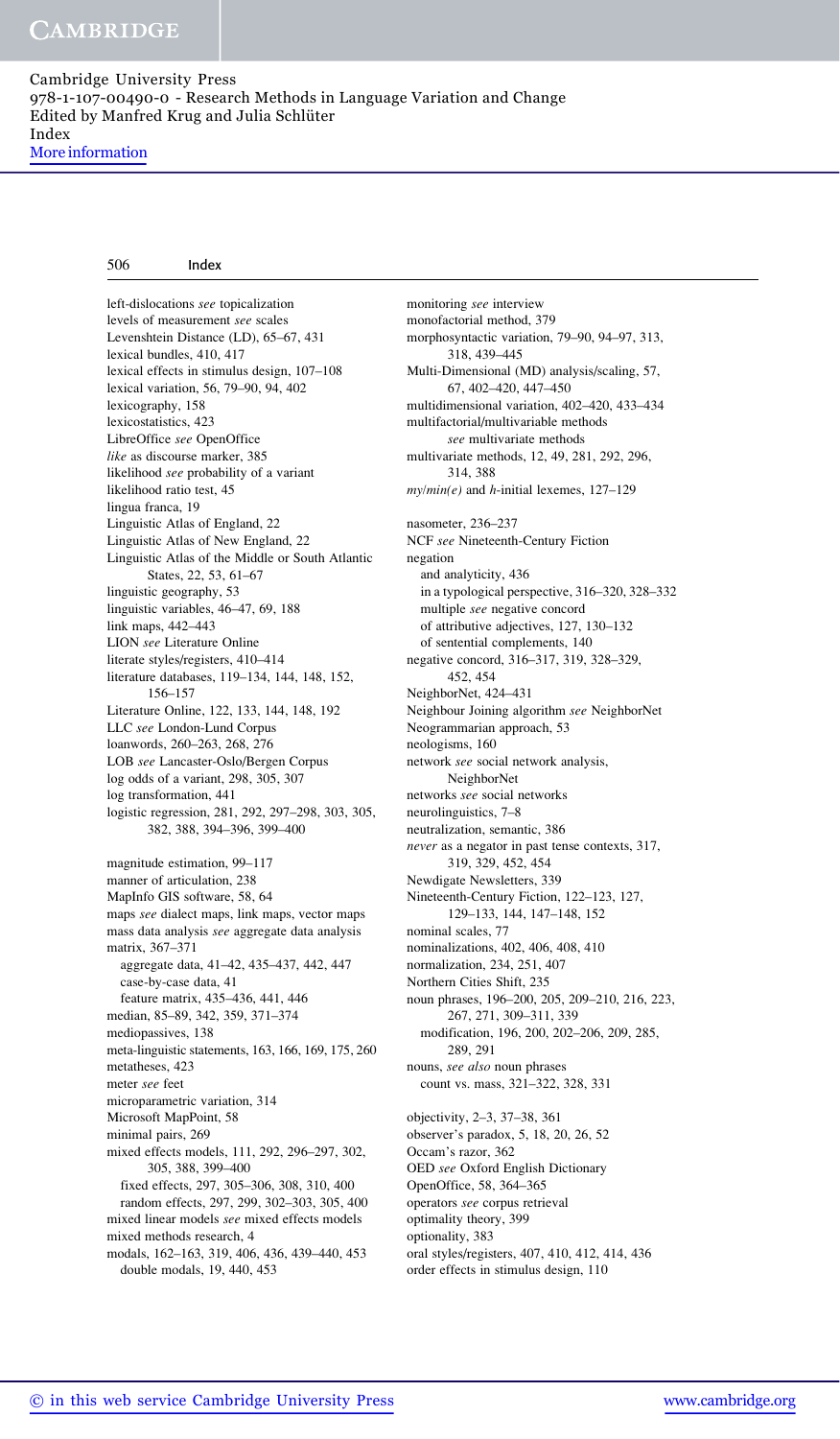More information

|                                                   | Index                                                | 507 |
|---------------------------------------------------|------------------------------------------------------|-----|
| orderly differentiation see structured            | Pitney Bowes Business Insight, 58                    |     |
| heterogeneity                                     | place of articulation, 238-239, 242, 423             |     |
| ordinal scales, 76-77                             | point-pattern analysis, 62-66                        |     |
| orthographic variants see corpus retrieval        | polar questions, 316, see also interrogative clauses |     |
| orthography vs. phonology, 260-261, 267-268,      | pooling of data, 338, 341-342, 347, 357              |     |
| 272, 277                                          | population biology, 424                              |     |
| overtones see harmonics                           | possessive constructions, 282-293, 396               |     |
| Oxford English Dictionary, 22, 24, 136-157,       | possessive pronouns see my/min(e)                    |     |
| $263 - 266$                                       | possessive relations, 279-280, 282                   |     |
| definitions, 137-138, 156                         | possessors see possessive constructions              |     |
| quotations, 136-157                               | possessums see possessive constructions              |     |
|                                                   | posterior interval see Bayesian approach             |     |
| Pairwise Variability Index (PVI), 249             | power spectrum, 247                                  |     |
|                                                   |                                                      |     |
| Pakistani English, 158, 173-174                   | precision, 165, 174, 186, 188, 197-199, 204, 206,    |     |
| palatograms, 242                                  | 209-211                                              |     |
| paraphonology, 268, 276                           | predictors see factors, variables                    |     |
| parsing see corpora                               | prehead see intonation analysis, British School      |     |
| parsing theory of grammatical variation, 280      | prepositional phrases, 139, 402, 406, 410, 413       |     |
| participant observation, 19-21, 36-52, 70         | adjuncts, 106-109, 114-117                           |     |
| part-of-speech (POS) tagging see corpora          | postmodifying noun phrase heads, 206–211             |     |
| parts-of-speech, 435-439, see also corpora, part- | prepositional dative, 295, 297-299, 301-311          |     |
| of-speech tagging                                 | prepositions, 56, 319, 326, 436-437,                 |     |
| passive, 162, 196, 212-226, 406-407, 410, 419     | see also prepositional phrases                       |     |
| Janus-agents, 219                                 | pied piping vs. stranding, 105-108, 113-117          |     |
| long passive (with by agent), $212-215$ ,         | prepositional verbs, 106-109, 114-116                |     |
| 217-220, 222-226                                  | variation in preposition usage, 150-152              |     |
| passival, 162                                     | prescriptive linguistics, 103, 187                   |     |
| progressive passive, $159$ , $161-177$ , $182$    | present perfect, 162, 176, 182, 363, 452–453         |     |
| past participles, 127, 129-130, 133, 165, 197,    | progressive passive, 159, 161-177, 182               |     |
| 452, 455                                          | vs. past tense, 363                                  |     |
| modifying nouns, 407                              | present tense, 75, 175, 182, 317, 319, 326, 329,     |     |
| variant inflections, 127, 129-130, 153-154        | 385, 388, 410, 413, 454                              |     |
| past tense, 405-407                               | -s-inflection, 388                                   |     |
| variant inflections, 127, 129-130                 | Principle of End Weight see syntactic weight         |     |
| vs. present perfect, 363                          | Principles and Parameters, 316, 451                  |     |
| patient vs. agent, 213                            | probabilistic linguistics, 362                       |     |
| Pearson correlation, 444-445, 447                 | probability of a variant, 296-306                    |     |
| Pearson residuals, 369                            | procedural styles/registers, 404, 415-416            |     |
| peer-groups, 90                                   | production models, 11, 280                           |     |
| Penn-Helsinki Parsed Corpus of Early Modern       | professional stranger handlers, 25                   |     |
| English, 127–128                                  | programming languages, 58, 61, 126, 365, 381         |     |
| Penn-Helsinki Parsed Corpus of Middle English,    | Java, 58-59, 110                                     |     |
| 127                                               | Perl, 59, 174, 436, 441                              |     |
| philological approach, 181, 193                   | Python, 58–59                                        |     |
| phonemes, 228-229, 232, 241                       | Visual Basic, 58, 65                                 |     |
| inventory, 228                                    | progressive passive, 159, 161-177, 182               |     |
| shifts, mergers, splits, 272                      | Promax rotation, 409                                 |     |
| phonetic variation, 228-259, see also consonants, | pronouns, 199, 208, 319, 321-322, see also you,      |     |
| vowels                                            | ye/you                                               |     |
| phonological variation, 10, 37, 228-259, 389-393, | demonstrative, 329                                   |     |
| 402, see also consonants, vowels                  | indefinite, 208, 395, 413                            |     |
| phonological weight, 284                          | personal, 208, 406, 408, 410, 413, 415, 437          |     |
| phonotactics, 228, 239, 393                       | pronominality effects, 297-298, 301, 305             |     |
|                                                   |                                                      |     |
| phylogenetic software see NeighborNet             | reflexive, 138, 142, 208, 437                        |     |
| phyloversals, 327                                 | relative, 386, 388-389, 394,                         |     |
| pidgins, 315, 318, 329-330, 398                   | see also relativization                              |     |
| pitch, 233, 244, 246, 251-259                     | prosody, 260, 263, 267, 275, 277,                    |     |
| accents/movements/range, 246-259                  | see also suprasegmentals                             |     |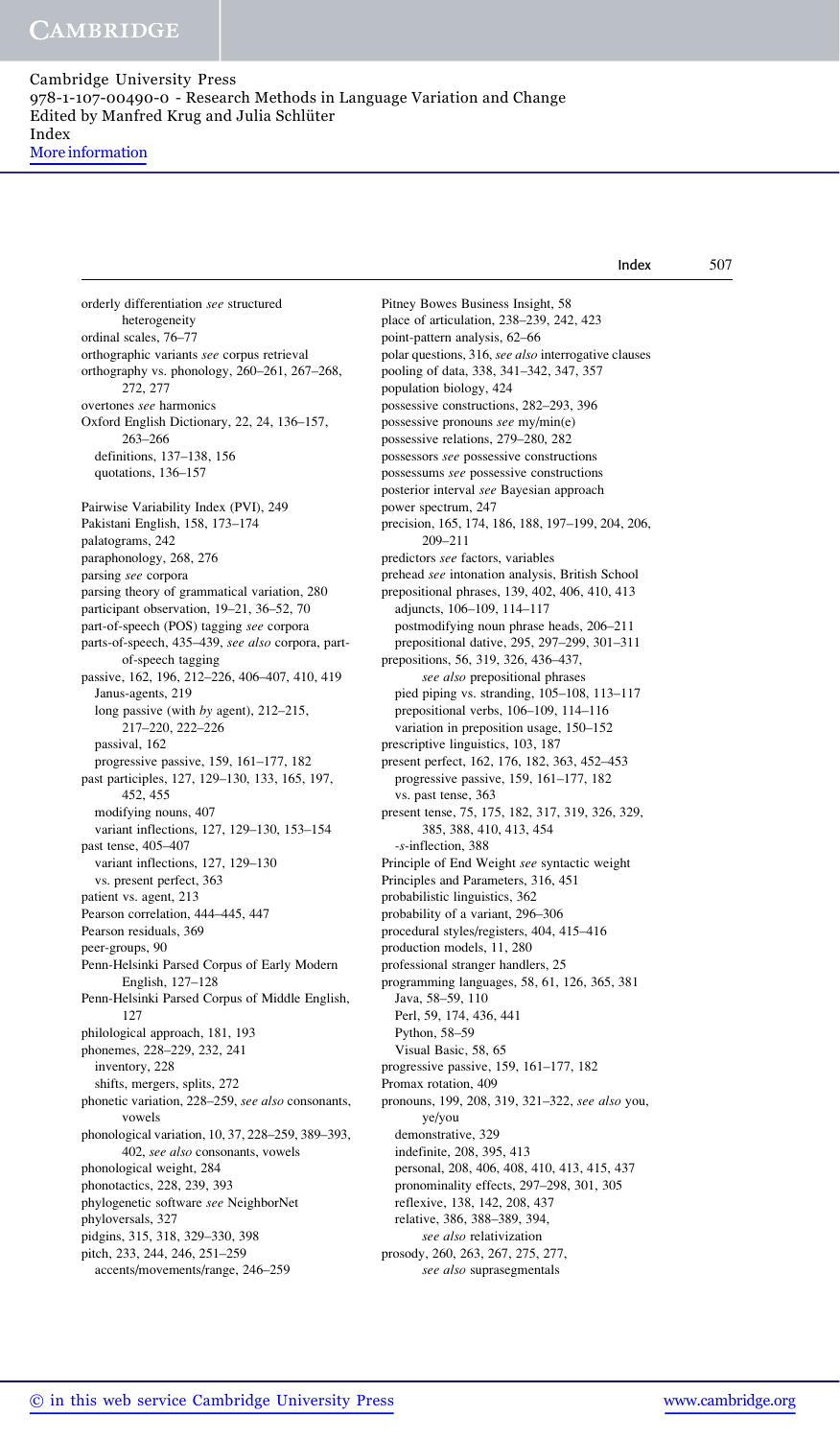pseudo-cleft constructions see wh-cleft constructions psycholinguistics, 8, 22, 295, 300, 311, 362 psychophysics, 99, 104 pulmonic consonants, 238 quadrats, 62–63 quantization, 236 queries see corpus retrieval questionnaires, 2, 6–10, 69–92, 110, 283, 314–317, 332 quotatives see be like /r/, variable, 421, 428, see also rhoticity R (software), 364–381 R commander see R (software)  $R^2$  values, 444–445 random forests, 399 randomization, 82, 110, 354 randomness, spatial, 57 raster images, 58 reaction time studies, 307 real-time change, 74, 339 recall, 165, 186, 189, 197–200, 209–211 recipient see semantic roles reconstructed account of events, 415 reconstruction of stress, 260–277 recording data, 7, 17–34, see also interview, transcription of data surreptitious recording, 7, 20–21, 27 referentiality, 279 reflexives, 452–453 regional variation see geographical variation register, 6, 74, 83, 338, 383, 402–420, 433–435, 450–451, see also style macro-register, 436 regression linear, 376–377 logistic, 281, 292, 382, 388, 394–395, 399–400 probabilistic, 451 regression, 396 with breakpoints, 378 regularization, 129–130 relative vs. absolute judgments see absolute vs. relative judgments relativization, 319, 323, 331 as postmodification of noun phrase heads, 196, 206 nominal relative clauses, 185 than whom/which, 147–148, 151 that-relative clauses, 106–107, 114–116, 417 wh-relative clauses, 106–107, 113–114, 117 zero relative clauses, 102, 322–323, 331, 389, 394–397, 441, 454 reliability, 2–3, 163, 171–173, 198, 231–232, 239, 247, 251, 255, 414 of coding, 213, 225–226

replicability, 160, 177, 361 representativeness, 70, 79, 177, see also corpora, sampling rhoticity, 239, 421–430 rhymes, 271–272 rhythm, 235, 244, 248–251, 260, 267, 269, 275 Rhythm Ratio (RR), 250–251 risk (n.), dependent clausal structures, 139–140 rotation techniques in factor analysis, 414, see also Promax rotation rounding of vowels, 234–235, 423 Rule of Precedence, 270 sampling in corpus design, 414 in typology, 313–315, 324 judgement sampling, 70 random sampling, 70 sample size, 70, 337–338, 350–358 stratified random sampling, 70 SAS Business Analytics software, 58, 64 sat/stood, be  $\sim$ , 149-150 scales, 73, 76–78, 81, 103, 410 dichotomous scales, 77 polytomous scales, 77 scatter plot, 437, 445 schwa, /r/-coloured, 421 scribal evidence see orthography vs. phonology search engines see web crawlers segments, phonetic/phonological, 10, 181, 260–261, 423 addition, 423  $loss$  423 semantic roles recipient, 295, 298–299, 301, 306–307, 309 theme, 295, 300–302, 305–306, 308–309 sentence completion task, 310 sex, 1, 33, 36, 45–46, 51, 69–70, 74, 80, 111, 195, 297, 310, 337 Sievers' Rule of Precedence, 270 similarity morphosyntactic, 450–451 phonetic, 422 slang, 74 smoother, 376–377, 444 snowball technique, 70 so, intensifier, 384–387 social desirability effect see desirability effects social meaning of linguistic features, 37, 47–52 social network analysis (SNA), 36–37, 40–44, 50–52 social networks, 24–26, 33–34, 70, 74 aggregate networks, 41–44 social practice, 44, 51 social structure of a local community, 24–25, 36 social variables, 32, 45–47, 69, 74, 429, see also age, sex, socio-economic class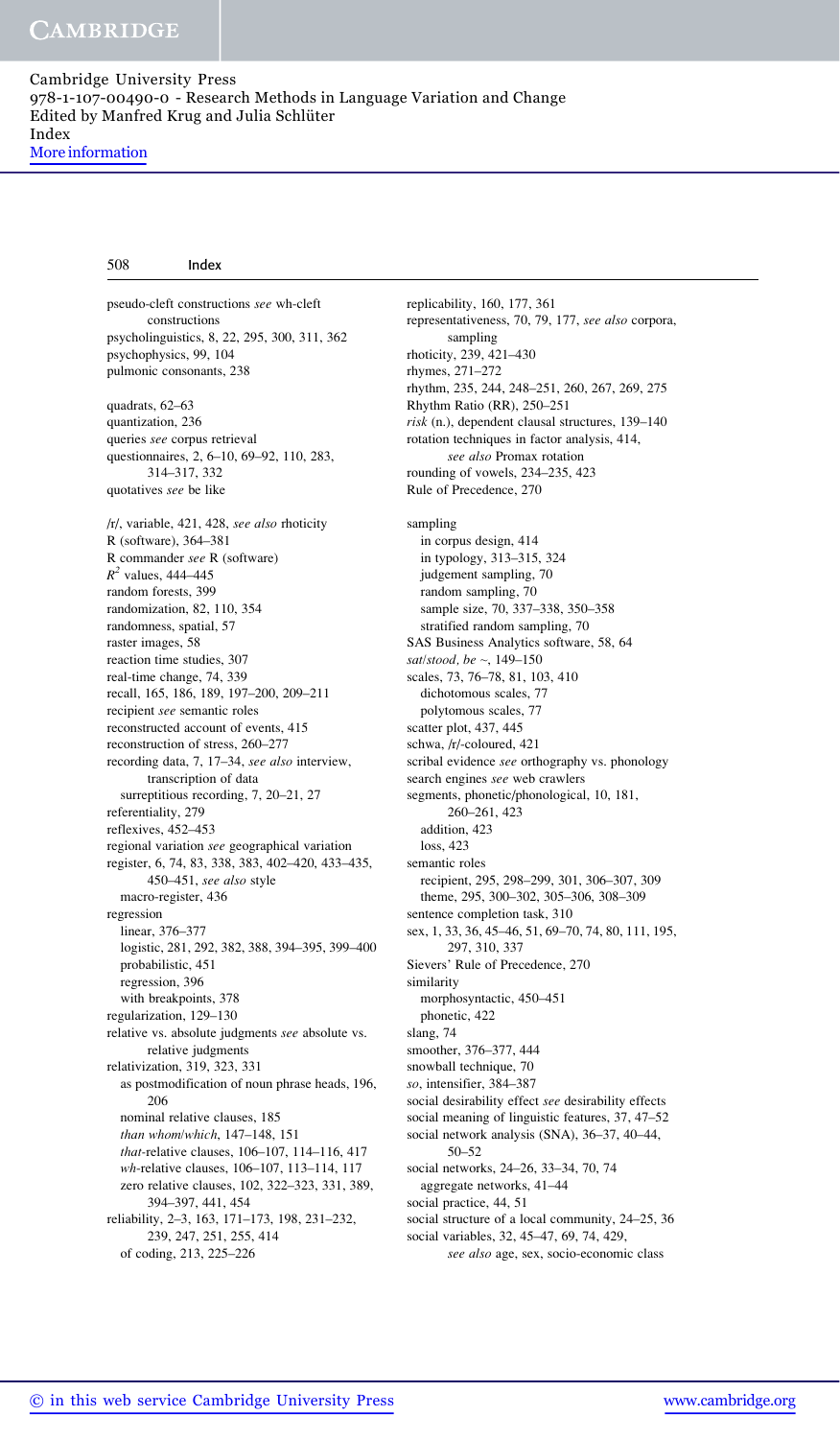More information

socio-economic class, 1, 36, 195, 338 sociograms, 42 sociolects, 433 sociolinguistics, 1, 8, 10, 17, 21–22, 27, 33, 71, 362 first wave, 36, 45, 51–52 historical, 337 quantitative, 51, 337 second wave, 36 variationist, 21, 33, 53, 224, 331–332, 338–339, 382–400 sociology, 18 Sound Comparisons project, 423, 425, 430 SoundScriber, 21 Southern Plantation Overseers Corpus, 339 spatial statistics, 57, 62 specificational cleft constructions see wh-cleft constructions spectral tilt, 235, 247 spectrograms, 233–234, 246, 255 speech acts, 251–252 speech analysis software, 233–234, 246–247, 257–258 spent N (in/on) + gerund, 150 Splitstree 4 package, 424 SPOC see Southern Plantation Overseers Corpus spoken (vs. written) language, 80, 82, 84–90, 326–327, 332 spreadsheet software, 125, 362–363, 365 stance, 410–419 standard deviation, 103, 352–353, 357, 359, 410 standard language, 332 standard lexical sets see Wells'standard lexical sets statistical methods, 12, 314, 362, see also multivariate methods, multifactorial methods statistical modelling, 181, 387–388, 393, 398–399 statistical significance, 357, 379, 388, 395, 398 statistics see statistical methods, statistical significance, spatial statistics stimuli, 99–105, 108–117, 288 experimental stimuli, 101–105 reference stimuli, 100–103 stress, 100–103, 229–244 auto-stressed suffixes, 269 clashes, 131–132 contrastive, 131, 252 fixed stress vs. free lexical stress, 244 in compounds/phrases, 265–266, 268–269, 276 primary vs. secondary vs. tertiary, 245–246, 262, 265, 276 root initial/left-edge (Germanic), 262–265, 272, 274 shifting in loan words, 261–265 weight-based (Latin), 265 stress-timing, 248 stricture, degrees of consonantal, 423 structured heterogeneity, 382–383, 398 style, 6, 72–74, 76, 78, 82, 84–85, 89, 91, 185, 191, 383, 399–400, see also register elevated style, 149 formal style, 191 informal style, 149–150, 154, 185, 187, 191–192 literate style, 123, 133 oral style, 123, 133 style-switching, 30 stylistic layering, 191 subordination, 319, 406, see also relativization superlatives, 151, 453 suprasegmentals, phonetic/phonological, 10, 228, 244–259 diachronic change, 260–277 survey techniques, 8, 62–65, 71, 314–319, 434, 445–447 SVC (Subject – Verb – Complement) order, 185 Swadesh basic vocabulary lists, 423 Switchboard Corpus, 296–302 syllables, 216, 229, 232, 244–257, 260–277 counting, 260 loss, 263–264 quantity, 247, 251, 253, 257, 276 structure, 393 syllable-timing, 248 synchronic variation, 9, 24, 188, 229, 273 syncope, 262, 268 synizesis, 268 synsemantic words see grammatical markers syntactic weight, 11, 279–280, 284 Principle of End Weight, 216 syntheticity, 314, 323–328, 433, 438, see also Greenberg's analyticitysyntheticity metric syntopic variation, 9 /t/, variable, 47–49, 239, 429 T2K-SWAL Corpus see TOEFL 2000 Spoken and Written Academic Language Corpus tail see intonation analysis, British School taxonomy, numerical see aggregate data analysis technical vocabulary, 415 tense, mood and aspect (TMA), 19–20, 319 than, 147 that complementizer, 141, 192, 386, 407, 419, 434 omission/deletion, 406–407, 410, 419, 434 pronoun, 386 that of NP/-ing, 153 theme see semantic roles theoretical linguistics, 22, see also Principles and Parameters, Chomskyan linguistics, generative linguistics Index 509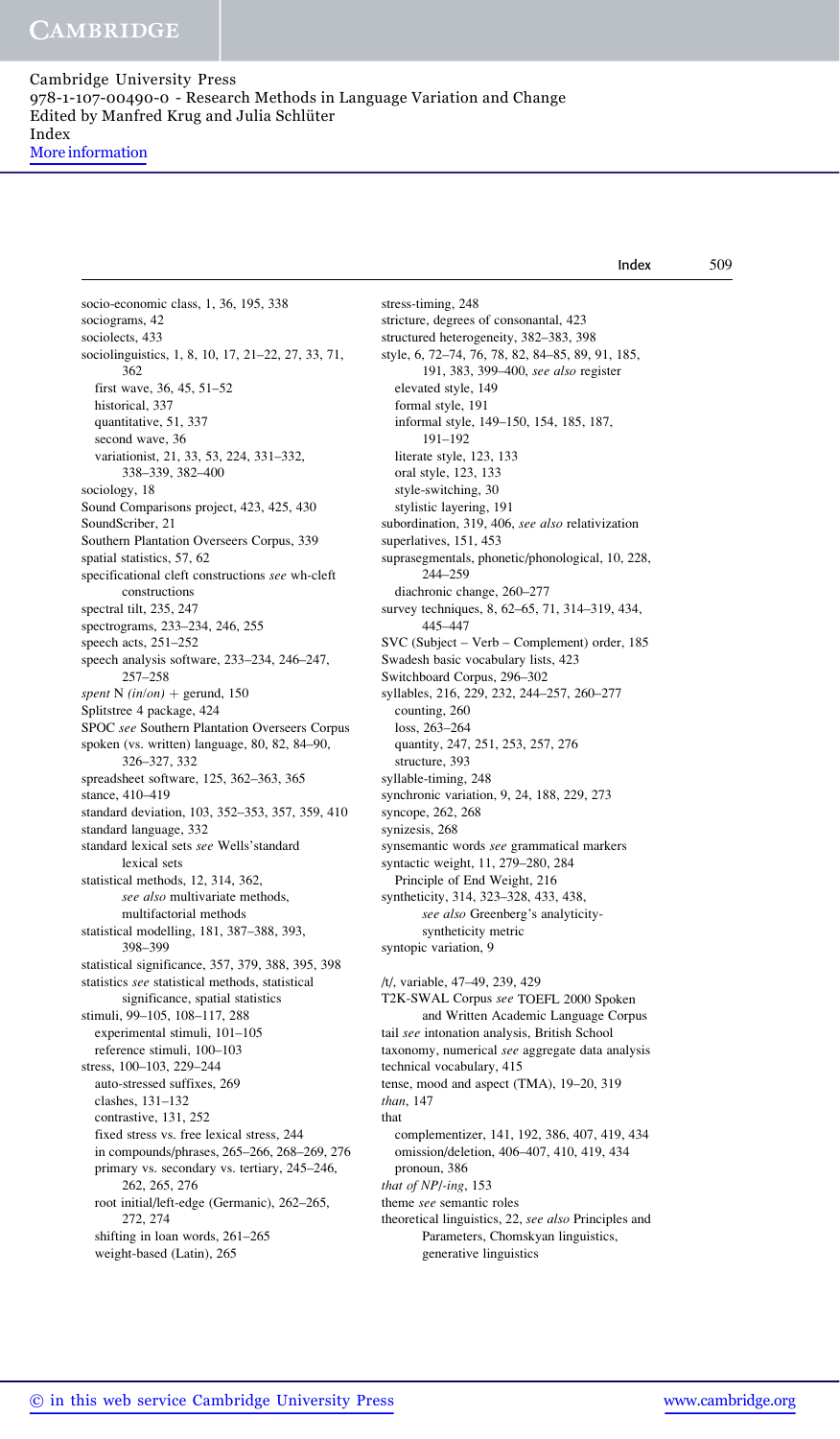there, dummy/existential see existential constructions thereby, 149, 151–152 th-fronting, 45–50 Thiessen neighbors, 65 Thiessen polygon, 65 TIME corpus, 159, 184, 375 tiring effect, 82 to do with, 149 to try and (X) verb stem, 149 ToBI (Tone and Break Indices) transcription, 252, 255–257 TOEFL 2000 Spoken and Written Academic Language Corpus, 405, 410–411, 417 tokens, 199, 386, 388–389, 394, 396–397, 400, 436–437 tone units (TU), 252–253 tones, 252–259, see also pitch movement topicalization, 105, 213, 215 transcription of data, 19, 21, 31, 34, see also interview transparency index, 324 travel time, least cost see distance tree diagrams see dendrograms t-test, 374 Tukey tests, 111 tunes, 252, 256 types, 273–274 typology, 1, 7–8, 214, 225, 268, 313–332, 433 feature catalogues, 317 hierarchies, 214, 314 methods, 314–332 parameters, 314, 316–318 typoversals, 327 UCINET see social network analysis ultrasound imaging, 236 uninformative prior see Bayesian approach universals, 132, 313–314, 317, 327–331, 393,

398, 433 implicational, 328, 330–331 unrestricted, 328–329 usage ratings, 83, 85–90 U-test, 374–375, 380

validity, 2–3, 103–104, 247–248, 251, 414 Variability Index (VI), 251 Variability-based Neighbor Clustering, 378 Variable rule analysis (Varbrul), 45, 388–389 variables, 1, 70, 74–75, 77, 83, 92, 296–297, 300–301, 304, 388–389, 393, 398, see also factors, cognitive variables, linguistic variables, social variables macro-variables, 338 micro-variables, 338 variance, 408–409, 411, see also Analysis of Variance

variation see diachronic, geographical, interindividual, lexical, morphosyntactic, phonological, synchronic variation, idiolects varieties, 23, 305, 308–311, 393–397, 399, 434–435, 440, 445–450, see also dialects, African American, American, Australian, Bangladeshi, British, Indian, Pakistani English, L1, L2 varioversals, 328–330, 450 vector maps, 59 vectors see R (software) verbs causative, 415 degrees of transitivity, 206, 210 factual, 410 impersonal, 341 mental, 406–413 morphology, 319, 452, 454 of desire, 415 of effort, 407 of likelihood/probability, 410, 417 of occurrence, 417 vernacular, 72, 75, 78–79, 81, 85, 382–383, 441 vernacular principle, 20 vernacular universals, 313, 327–330 verse, 266–277 artificiality, 266 as source of evidence, 266 view, with  $a \sim tol$  toward(s) -ing, 149, 152 visualization, 57, 61, 379, 438 vocal folds, 240–241 voice onset time (VOT), 239–241 voicing of segments, 239–242, 423 vowels, 228–242 articulatory features, 228–242, 431 deletion, 247, 261, 263see also aphesis, elision, syncope diphthongization, 428 height, 423 length/lengthening, 261, 423–424, 428 mergers, 428 qualitative changes, 428 reduction, 247–248, 261 WALS see World Atlas of Language Structures want-constructions, 84–90 way, V one's  $\sim$ , 151 web, 22, 25, 110, 158–177, 187 source of meta-linguistic data, 175–177 web-as-corpus approach, 169–170, 296

web-based data, 158–177 web-for-corpus-building approach, 173–177 web crawlers, 159–160, 170–172, 177, see also Google

weight see syntactic weight, phonological , factor weight